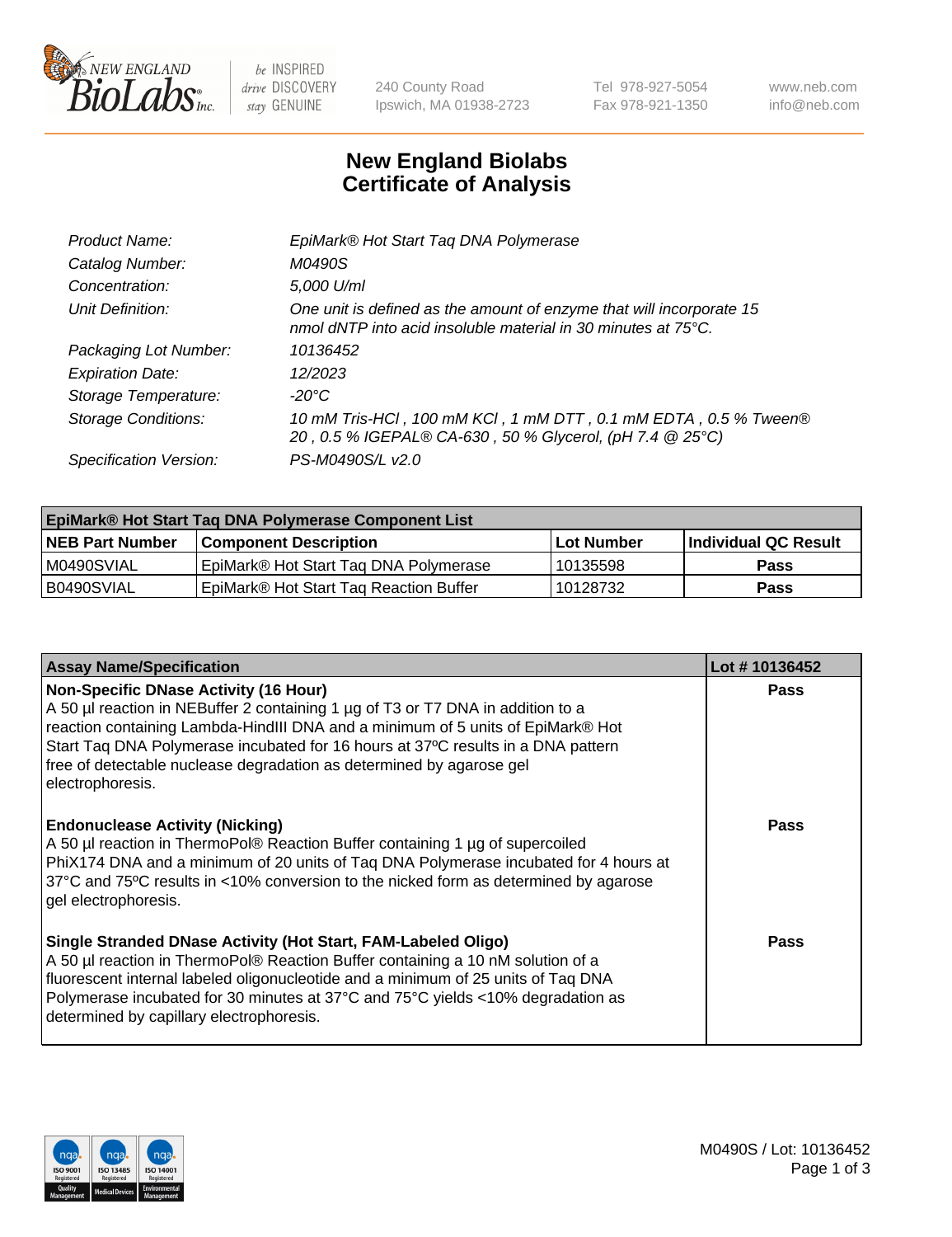

be INSPIRED drive DISCOVERY stay GENUINE

240 County Road Ipswich, MA 01938-2723 Tel 978-927-5054 Fax 978-921-1350

www.neb.com info@neb.com

| <b>Assay Name/Specification</b>                                                                                                                                                                                                                                                                                                                                                                                                                                                               | Lot #10136452 |
|-----------------------------------------------------------------------------------------------------------------------------------------------------------------------------------------------------------------------------------------------------------------------------------------------------------------------------------------------------------------------------------------------------------------------------------------------------------------------------------------------|---------------|
| Inhibition of Primer Extension (Hot Start, Radioactivity Incorporation)<br>A 50 µl primer extension assay in ThermoPol® Reaction Buffer in the presence of 200<br>µM dNTPs including [3H]-dTTP, containing 15 nM primed single-stranded M13mp18 with<br>2.5 units of EpiMark® Hot Start Taq DNA Polymerase incubated for 16 hours at 25°C<br>yields >95% inhibition when compared to a non-hot start control reaction.                                                                        | Pass          |
| <b>RNase Activity (Extended Digestion)</b><br>A 10 µl reaction in NEBuffer 4 containing 40 ng of a 300 base single-stranded RNA<br>and a minimum of 1 µl of EpiMark® Hot Start Taq DNA Polymerase is incubated at 37°C.<br>After incubation for 16 hours, >90% of the substrate RNA remains intact as<br>determined by gel electrophoresis using fluorescent detection.                                                                                                                       | <b>Pass</b>   |
| qPCR DNA Contamination (E. coli Genomic)<br>A minimum of 5 units of EpiMark® Hot Start Taq DNA Polymerase is screened for the<br>presence of E. coli genomic DNA using SYBR® Green qPCR with primers specific for the<br>E. coli 16S rRNA locus. Results are quantified using a standard curve generated from<br>purified E. coli genomic DNA. The measured level of E. coli genomic DNA<br>contamination is $\leq 1$ E. coli genome.                                                         | Pass          |
| PCR Amplification (Hot Start 2 kb Lambda DNA)<br>A 50 µl reaction in EpiMark® Hot Start Taq Reaction Buffer in the presence of 200 µM<br>dNTPs and 0.2 µM primers containing 20 pg Lambda DNA and 100 ng Human Genomic DNA<br>with 1.25 units of EpiMark® Hot Start Taq DNA Polymerase for 30 cycles of PCR<br>amplification results in an increase in yield of the 2 kb Lambda product and a<br>decrease in non-specific genomic bands when compared to a non-hot start control<br>reaction. | <b>Pass</b>   |
| <b>Phosphatase Activity (pNPP)</b><br>A 200 µl reaction in 1M Diethanolamine, pH 9.8, 0.5 mM MgCl2 containing 2.5 mM<br>p-Nitrophenyl Phosphate (pNPP) and a minimum of 100 units Taq DNA Polymerase<br>incubated for 4 hours at 37°C yields <0.0001 unit of alkaline phosphatase activity<br>as determined by spectrophotometric analysis.                                                                                                                                                   | Pass          |
| <b>Protein Purity Assay (SDS-PAGE)</b><br>Taq DNA Polymerase is ≥ 99% pure as determined by SDS-PAGE analysis using Coomassie<br>Blue detection.                                                                                                                                                                                                                                                                                                                                              | <b>Pass</b>   |

This product has been tested and shown to be in compliance with all specifications.

One or more products referenced in this document may be covered by a 3rd-party trademark. Please visit <www.neb.com/trademarks>for additional information.